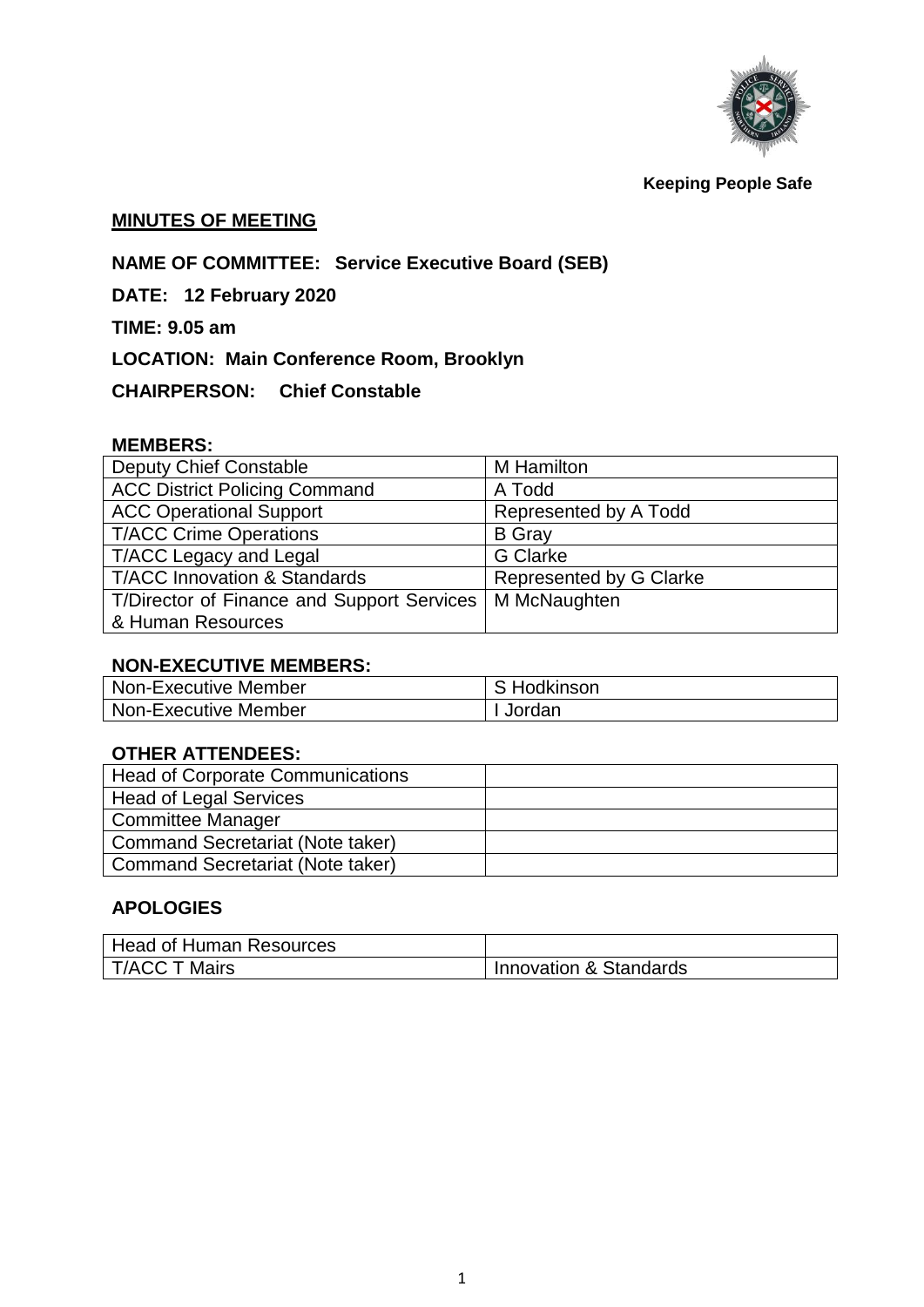# **ACTIONS assigned by the Chair are highlighted in blue text.**

| Item No |                                                                                                                                                                                                                                                                                                                                                                                                                                                                 |
|---------|-----------------------------------------------------------------------------------------------------------------------------------------------------------------------------------------------------------------------------------------------------------------------------------------------------------------------------------------------------------------------------------------------------------------------------------------------------------------|
| 1.0     | 12/20 Welcome and Apologies                                                                                                                                                                                                                                                                                                                                                                                                                                     |
|         |                                                                                                                                                                                                                                                                                                                                                                                                                                                                 |
| 2.0     | 13/20 Declaration of Conflict of Interest                                                                                                                                                                                                                                                                                                                                                                                                                       |
|         | The Chief Constable stated that as per decision taken at Service<br>Executive Board on 18 January 2017, in line with good corporate<br>governance practice as set out by the NI Audit Office, members and any<br>persons in attendance were to declare any conflict of interest with any<br>items on the agenda and these were to be recorded in the minutes.                                                                                                   |
| 3.0     | Minutes of Previous meetings + Redactions prior to<br>14/20<br>publication                                                                                                                                                                                                                                                                                                                                                                                      |
|         | The minutes from the meeting on 8 January 2019 were approved.                                                                                                                                                                                                                                                                                                                                                                                                   |
|         | No suggested redactions were advised prior to publication.                                                                                                                                                                                                                                                                                                                                                                                                      |
| 4.0     | 15/20 Actions Arising from previous meetings                                                                                                                                                                                                                                                                                                                                                                                                                    |
|         | The action register was reviewed and completed actions were noted.                                                                                                                                                                                                                                                                                                                                                                                              |
|         | The agenda item below was taken out of order.                                                                                                                                                                                                                                                                                                                                                                                                                   |
| 17      | 28/20 Any Other Business PSNI Corporate Branding                                                                                                                                                                                                                                                                                                                                                                                                                |
|         | Head of Corporate Communications presented members with an outline<br>of the proposed changes to branding for the Police Service in an effort to<br>achieve a consistent look and feel to Police Service NI. Members<br>discussed the elements where change would be affected which included<br>web and social media presence, publications, signage, uniform,<br>vehicles, business cards, e-mail signatures, headed paper and internal<br>communications.     |
|         | The Board agreed the branding principles and tasked the Head of<br>Corporate Communications to table a strategic paper through the<br>Service Change Board which would address costings, equality impact,<br>and timelines for phased implementation. This should also link to livery<br>signage and include a testing phase. A submission should also be<br>prepared for the Northern Ireland Policing Board by the Head of<br><b>Corporate Communications</b> |
|         | Action: Table a strategic paper through the Service Change Board to<br>costings, equality impact, and timelines for phased<br>address<br>implementation. Paper should also link to livery signage and include a<br>testing phase – Head of Corporate Communications                                                                                                                                                                                             |
|         | Action: A submission should also be prepared for the Northern Ireland<br>Policing Board by the Head of Corporate Communications - Head of<br><b>Corporate Communications</b>                                                                                                                                                                                                                                                                                    |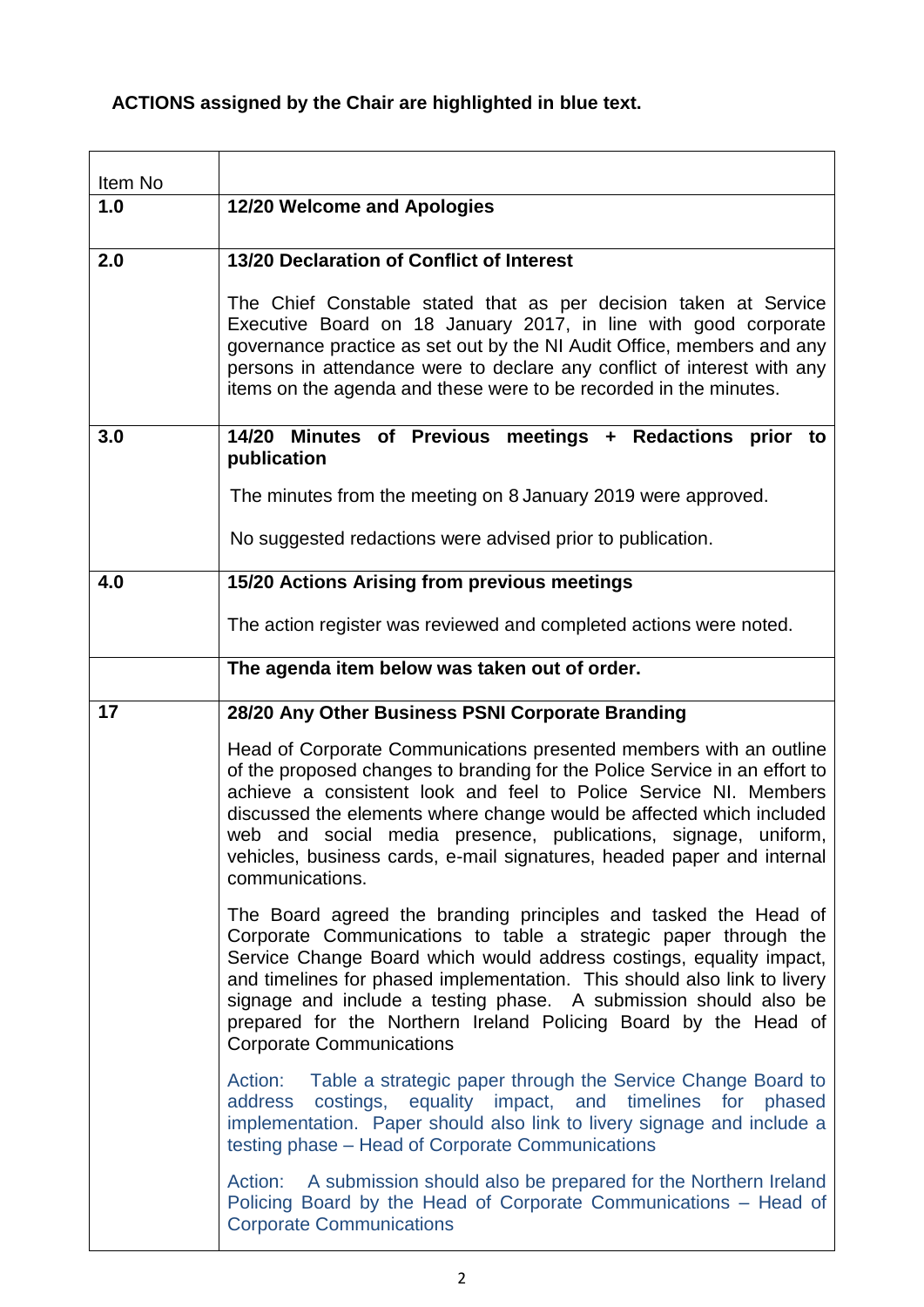|     | Members availed of a break from 9.55 to 10:10                                                                                                                                                                                                                                                                                                 |
|-----|-----------------------------------------------------------------------------------------------------------------------------------------------------------------------------------------------------------------------------------------------------------------------------------------------------------------------------------------------|
| 5.0 | 16/20 Corporate Risk Register                                                                                                                                                                                                                                                                                                                 |
|     | Deputy Chief Constable updated members on the Corporate Risk<br>Register which had previously been circulated.                                                                                                                                                                                                                                |
|     | There had been no change to the Risk register since the last meeting.<br>Members discussed the appropriateness of retaining the Legacy<br>discovery + disclosure risk, the potential removal of the in-year funding<br>risk and the need for a revised future funding risk.                                                                   |
|     | Members noted the update.                                                                                                                                                                                                                                                                                                                     |
| 6.0 | 17/20 Overview Report                                                                                                                                                                                                                                                                                                                         |
|     | Deputy Chief Constable provided an overview of the report previously<br>circulated, 13 new reports have been added since December 2019.                                                                                                                                                                                                       |
|     | Deputy Chief Constable advised that recommendation 6532 was now<br>ready for discharged and asked the T/Director of Finance and Support<br>Services & Human Resources to update Overview.                                                                                                                                                     |
|     | Non-Executive<br>members<br>advised<br>that<br>narrative<br>around<br>a<br>recommendations and findings would need to be noted and that the<br>service could accept findings but not all would be taken forward as<br>recommendations. A rationale for not taking the recommendations<br>forward should be mitigated on a cost benefit basis. |
|     | Action: T/Director of Finance and Support Services & Human Resources<br>to close rec 6532                                                                                                                                                                                                                                                     |
| 7.0 | <b>18/20 Finance Update</b>                                                                                                                                                                                                                                                                                                                   |
|     | T/Director of Finance and Support Services & Human Resources<br>updated the members on the strategic financial update. It was reported<br>that PSNI's projected outturn was estimated as a small easement of<br>£0.6m. Members discussed the capital figures and the ongoing work to<br>manage the capital budget.                            |
|     | Member's discussions focused on Kenova, overtime and disposal of<br>stations.                                                                                                                                                                                                                                                                 |
|     | Action: Discuss budget profiling of Kenova with Kenova lead - DCC<br><b>Hamilton</b>                                                                                                                                                                                                                                                          |
| 8.0 | 19/20 HR Update                                                                                                                                                                                                                                                                                                                               |
|     | T/Director of Finance and Support Services & Human Resources<br>updated members on key areas of business since the last meeting. The<br>update included the affordability of headcount dependent on budget<br>settlements, police officer & staff recruitment competitions and the<br>success of the recent promotion ceremony.               |
|     | Members noted the update provided.                                                                                                                                                                                                                                                                                                            |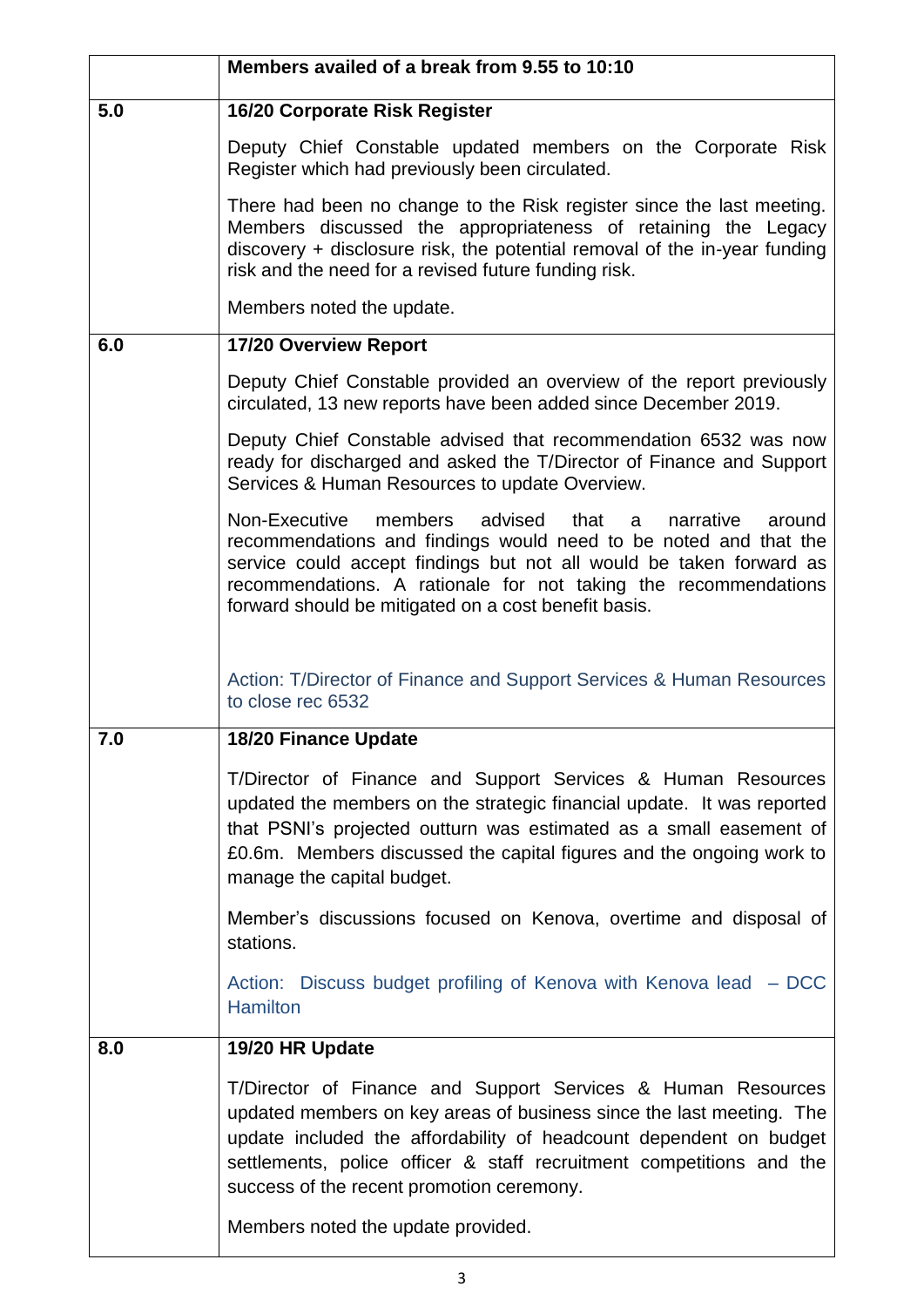| 9.0  | 20/20 Draft Terms of Reference Police Service NI Fleet<br><b>Modernisation</b>                                                                                                                                                                                                                                                                                                         |
|------|----------------------------------------------------------------------------------------------------------------------------------------------------------------------------------------------------------------------------------------------------------------------------------------------------------------------------------------------------------------------------------------|
|      | T/Director of Finance and Support Services & Human Resources<br>introduced the paper which had previously been circulated. Members<br>were informed that the purpose of the review was to ensure that the<br>Police Service fleet was fit for purpose in all business areas.                                                                                                           |
|      | Members approved the terms of reference and a timeline of May 2020<br>was set to present a fleet modernisation strategy to SEB.                                                                                                                                                                                                                                                        |
|      | Action – A draft report to be presented for consideration at the Service<br>Executive board on 13 May 2020 - T/Director of Finance and Support<br><b>Services &amp; Human Resources</b>                                                                                                                                                                                                |
| 10.0 | 21/20 Assault on Police Implementation Plan                                                                                                                                                                                                                                                                                                                                            |
|      | T/ACC Legacy and Legal introduced the 10 point plan which had<br>circulated.<br>previously been<br>Members<br>were<br>informed<br>that<br>implementation of the plan would put Police Officer and Police Staff<br>wellbeing to the fore acknowledging that such assaults<br>were<br>unacceptable and shouldn't be regarded as part of the role.                                        |
|      | Members discussed work that could be considered with the Judicial<br>Studies Board pending legislation change, the removal of point 10, the<br>need for the plan to be jargon free and the refresh of the 'We are you'<br>campaign by the Police Federation. Consideration should also be given<br>to internal communications and messaging about the launch of plan in<br>April 2020. |
|      | Action – Reflect the points discussed on Police Assault implementation<br>plan and bring an implementation plan to SET in March 2020, ready for<br>launch in April 2020. - T/ACC Legacy and Legal                                                                                                                                                                                      |
|      | Members availed of a break from 11:00am to 11:10am                                                                                                                                                                                                                                                                                                                                     |
|      | The agenda item below was taken out of order.                                                                                                                                                                                                                                                                                                                                          |
| 17.0 | 28/20 Any Other Business PSNI Uniform Review                                                                                                                                                                                                                                                                                                                                           |
|      | ACC District Policing updated members on progress of the uniform and<br>circulated samples of trousers and tops.                                                                                                                                                                                                                                                                       |
|      | Members discussed outstanding decisions on sleeve length, base<br>layers, material, rank and distribution.                                                                                                                                                                                                                                                                             |
|      | Action – Provide an update to SET on 27 February 2020 and invite<br>appropriate uniform leads and staff association representatives to<br>discuss further. The SET meeting will agree working assumptions for<br>the uniform trial. - ACC DPC                                                                                                                                          |
| 11.0 | 22/20 Legacy and Litigation Additional Funding                                                                                                                                                                                                                                                                                                                                         |
|      | T/ACC Legacy and Legal provided an overview of the paper previously<br>circulated. Members discussed the affordability of legacy and litigation,<br>appropriate staffing and the impact of any available funding from the<br>Stormont House Agreement.                                                                                                                                 |
|      | Action – Edit the paper to enable easier differentiation between the<br>investigative spend and the request for certainty about litigation costs.                                                                                                                                                                                                                                      |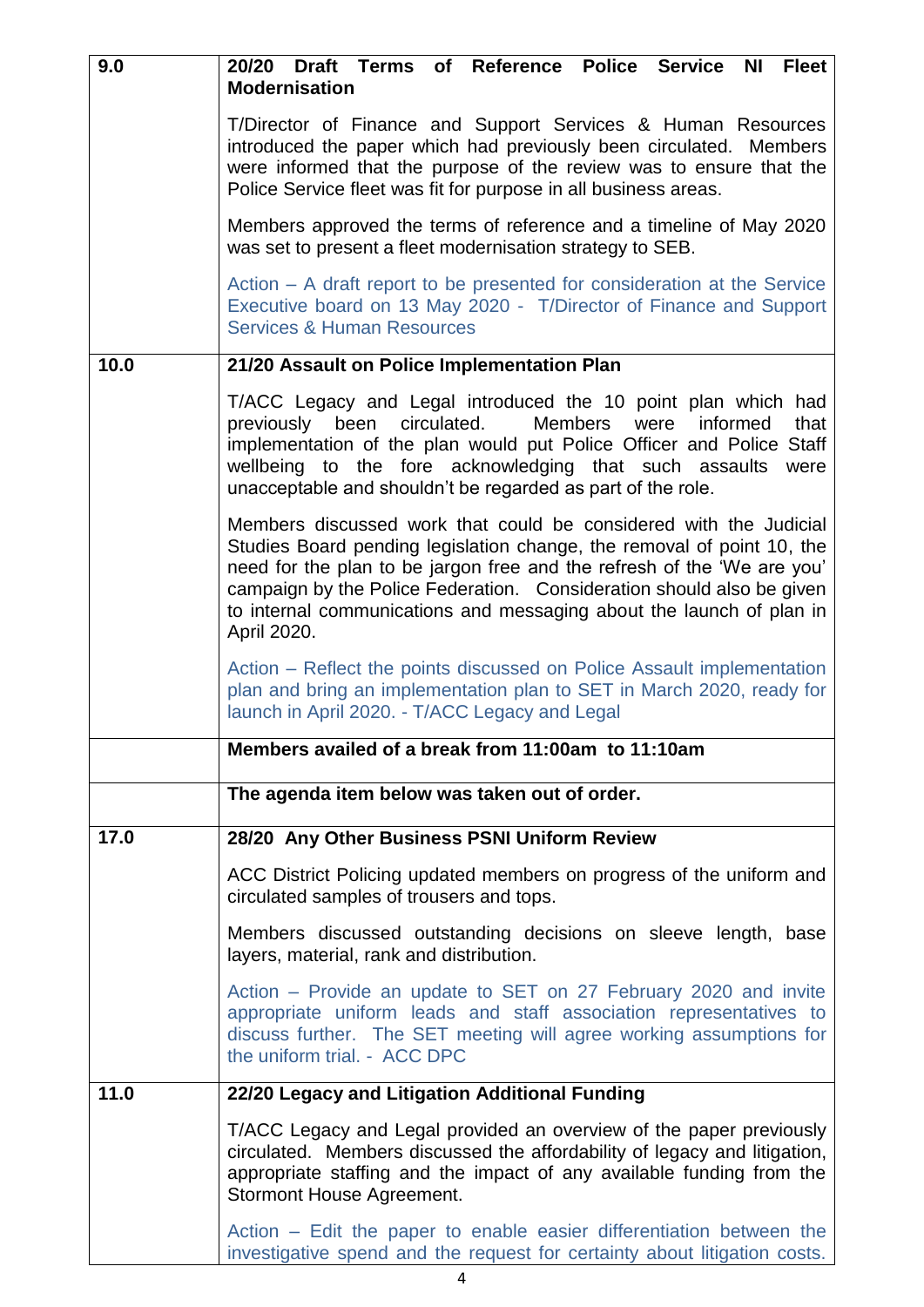|      | The paper must be clear as to, purpose, goal, rationale for current size<br>of LIB, affordability and a clear breakdown of finances requested -<br><b>T/ACC Legacy and Legal</b>                                                                                                                                                             |
|------|----------------------------------------------------------------------------------------------------------------------------------------------------------------------------------------------------------------------------------------------------------------------------------------------------------------------------------------------|
| 12.0 | 23/20 EU Exit Policing                                                                                                                                                                                                                                                                                                                       |
|      | T/ACC Legacy and Legal provided an overview of the paper previously<br>circulated.                                                                                                                                                                                                                                                           |
|      | A discussion took place regarding the options presented.                                                                                                                                                                                                                                                                                     |
|      | Members agreed to take forward option 3 which was to cease<br>operational activity under Op Cookhouse.<br>Reallocate operational<br>oversight of EU Exit to OSD and a newly formed Central Planning Team.<br>Retain Op Nebraskan. It was also decided that T/ACC Mairs would take<br>forward the Gold Commander on his return in April 2020. |
|      | Action – Change the title of the paper to reflect the discussions on EU<br>Exit - T/ACC Legacy and Legal                                                                                                                                                                                                                                     |
| 13.0 | <b>24/20 Target Operating Model</b>                                                                                                                                                                                                                                                                                                          |
|      | ACC DPC provided an overview of the paper previously circulated.                                                                                                                                                                                                                                                                             |
|      | Members were informed that scoping was near completion and that<br>learning from previous reviews would be considered.                                                                                                                                                                                                                       |
|      | The Chief Constable clarified that this was a route and branch review of<br>the whole service, with an initial focus on key back and middle office<br>It would need to take full cognisance of the Review of<br>functions.<br>Neighbourhood recommendations and the Serious and Organised Crime<br>review.                                   |
|      | Members accepted the paper as an outline and advised ACC DPC to<br>bring back to SEB in April when budget for 2020/21 had been set.                                                                                                                                                                                                          |
|      | Action – Target Operation Model paper to be resubmitted to the SEB in<br><b>April - ACC DPC</b>                                                                                                                                                                                                                                              |
| 14.0 | 25/20 PSNI Communication Strategy                                                                                                                                                                                                                                                                                                            |
|      | Head of Corporate Communications provided an overview of the paper<br>previously circulated.                                                                                                                                                                                                                                                 |
|      | Members discussed the critical need for change and restructure within<br>the department and the request for additional staff.                                                                                                                                                                                                                |
|      | Members agreed the paper in principle but requested a succinct costed<br>Corporate Communications Strategy be brought back to SEB, with<br>agreement in principle given for a funding envelope of c£550k.                                                                                                                                    |
|      | The specific Communications Strategy should also be edited and<br>presented in a format and style suitable for public facing exposure and<br>sharing with key stakeholders.                                                                                                                                                                  |
|      | Action - Submit a succinct costed Corporate Communications Strategy<br>to SEB - Head of Corporate Communications                                                                                                                                                                                                                             |
|      | Action – Prepare a public facing version of the Communications Strategy<br>- Head of Corporate Communications                                                                                                                                                                                                                                |